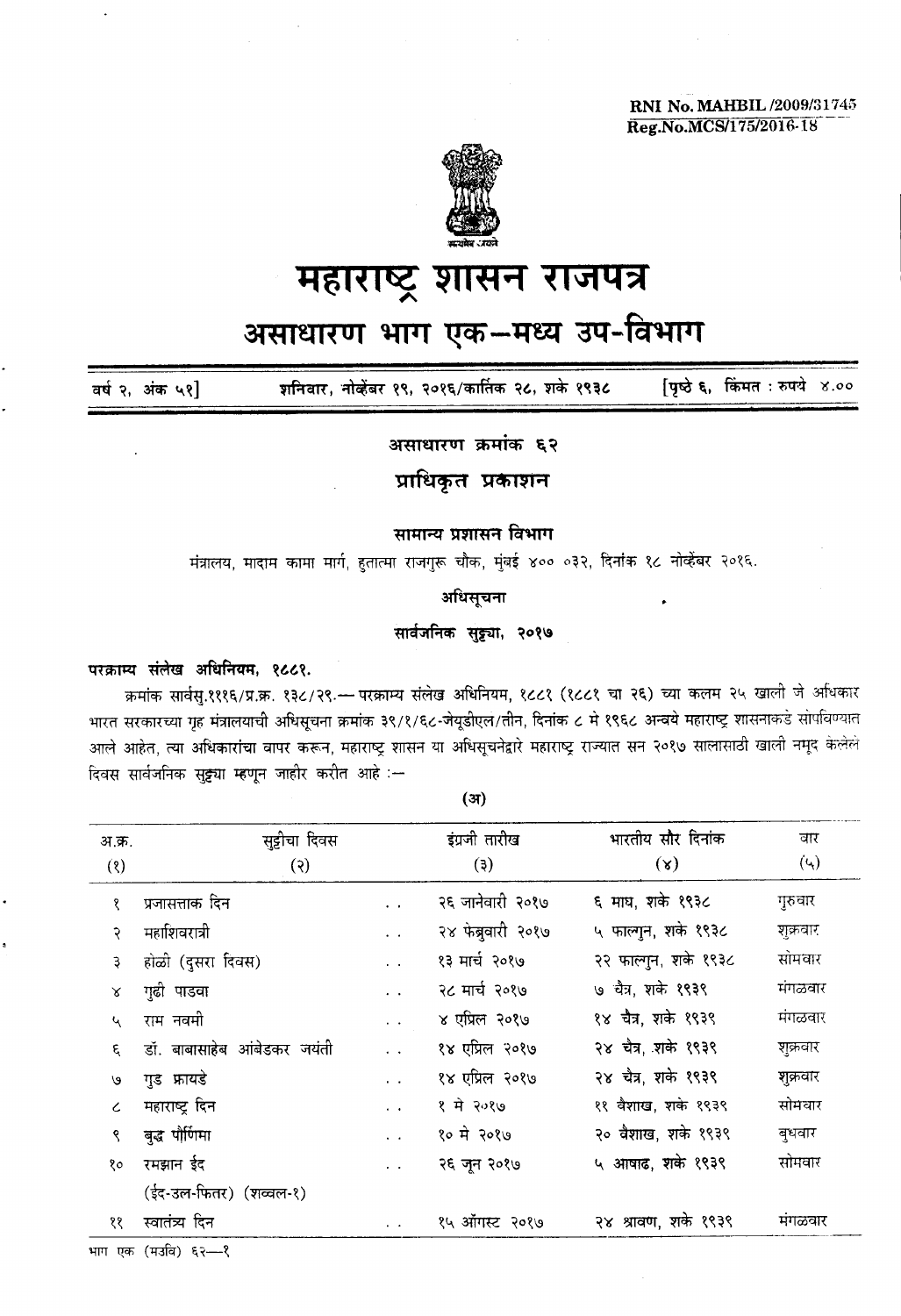|     |                                                                                                          |          | ( <b>अ</b> )– चाल्        |                                   |            |
|-----|----------------------------------------------------------------------------------------------------------|----------|---------------------------|-----------------------------------|------------|
| (8) | <b>PUBLIC IN AND REAL</b>                                                                                |          | $(\mathbf{\mathfrak{z}})$ | (x)                               | $(\gamma)$ |
| १२  | पारशी नववर्ष (शहेनशाही)                                                                                  |          | १७ ऑगस्ट २०१७             | २६ श्रावण, शके १९३९               | गुरुवार    |
| १३  | गणेश चतुर्थी                                                                                             |          | २५ ऑगस्ट २०१७             | ३ भाद्रपद, शके १९३९               | शुक्रवार   |
| १४  | बकरी ईद (ईद-उल-झुआ)                                                                                      |          | २ सप्टेंबर २०१७           | ११ भाद्रपद, शके १९३९              | शनिवार     |
| १५  | दसरा                                                                                                     |          | ३० सप्टेंबर २०१७          | ८ आश्विन, शके १९३९                | शनिवार     |
| १६  | महात्मा गांधी जयंती                                                                                      | rnega ka | इ अक्टोबर २०१७            | १० ऑश्विन, शके १९३९               | सोमवार     |
| १७  | दिवाळी अमावस्या (लक्ष्मीपूजन)                                                                            |          | १९ ऑक्टोबर २०१७           | २७ आश्विन, शके १९३९               | गुरुवार    |
| १८  | दिवाळी (बलिप्रतिप्रदा) मण्डुक कुलियालामा अवस्थित २०१७ अ                                                  |          |                           | २८ आश्विन, शके १९३९               | शुक्रवार   |
| १९  | गुरू नानक <u>जयंती</u><br>पुरु नानक जयंती                                                                |          |                           | ং३ कार्तिक, शके १९३९ <sub>-</sub> | शनिवार     |
| २०  | ईद <sub>्र</sub> ए-मिलाद <sub>्याल</sub> े <sub>हार विद्यालय करता है। अन्य प<b>र डिसेंबर: २०१७</b></sub> |          |                           | ং० अग्रहायण, शके १९३९             | शुक्रवार   |
| २१- | खिसमस्ता सा अन्यासामान्यान्तराज्यसम्पर्कतन्त्रसम्पर्कतन्त्रसम् विसेंबरः २०१७ अ                           |          |                           | <sup></sup> ४ पौष, शके १९३९       | सोमवार     |

(ब) बैंकांसाठी

| बँकांना आपले वार्षिक लेखे पूर्ण<br>करता यण्यासाठी. | <sup>अन्तर</sup> ीर एप्रिल २०१७ <sup>ं ल</sup> ११ चैत्र, शके १९३९ | शानवार |
|----------------------------------------------------|-------------------------------------------------------------------|--------|
|                                                    | 이 중단화 일달이 되지 않았지만 것 같아 정부 거니                                      |        |

उपरोक्त सुट्टी बँकांसाठी<sub>ं</sub>मर्यादित आहे. सदरहू सुट्टी <mark>शासकीय कार्यालयांसाठी लागू नाही.</mark>

## (क) खालील सुड्ड्या रविवारी येतात

| छत्रपती शिवाजी महाराज जयंती |  | १९ फेब्रुवारी २०१७                                                                          | ३० माघ, शके १९३८ का रविवार |        |
|-----------------------------|--|---------------------------------------------------------------------------------------------|----------------------------|--------|
|                             |  | २ महावीर जयंती <sub>हा</sub> का पहला का पासून पु <b>रुषप्रिल २०१७ कर पर चैत्र, शके १९३९</b> |                            | रविवार |
|                             |  | . मोहरम <sub>पाल प</sub> ालक हिन्दू पालकर का <b>प्रेस कोक्टोबर २०१७</b> -                   | ९ आश्विन, शके १९३९         | रविवार |

<u> 1949 - An Commercial Alexander (d. 1957)</u>

 $\alpha$  ,  $\alpha$  ,  $\alpha$  ,  $\alpha$ 

ان<br>المراجع

महाराष्ट्राचे राज्यपाल यांच्या आदेशानुसार व नावाने,

|                     | 地名俄罗斯威廉地 化二氯化                                                                                                                                                                                                                                                                                                                                                                                                                                                   |                                                                                                                                                                                                                                                                                                                                                                                             | $\label{eq:2.1} \frac{\partial}{\partial t} \frac{\partial}{\partial t} \frac{\partial}{\partial t} = \frac{1}{2} \left( \frac{\partial}{\partial t} \frac{\partial}{\partial t} \right) \frac{\partial}{\partial t} = \frac{1}{2} \left( \frac{\partial}{\partial t} \frac{\partial}{\partial t} \right) \frac{\partial}{\partial t} = \frac{1}{2} \left( \frac{\partial}{\partial t} \frac{\partial}{\partial t} \right) \frac{\partial}{\partial t} = \frac{1}{2} \left( \frac{\partial}{\partial t} \frac{\partial}{\partial t} \right) \frac{\partial}{\partial t} = \frac{1}{2} \left( \frac{\partial}{\partial t}$ |
|---------------------|-----------------------------------------------------------------------------------------------------------------------------------------------------------------------------------------------------------------------------------------------------------------------------------------------------------------------------------------------------------------------------------------------------------------------------------------------------------------|---------------------------------------------------------------------------------------------------------------------------------------------------------------------------------------------------------------------------------------------------------------------------------------------------------------------------------------------------------------------------------------------|---------------------------------------------------------------------------------------------------------------------------------------------------------------------------------------------------------------------------------------------------------------------------------------------------------------------------------------------------------------------------------------------------------------------------------------------------------------------------------------------------------------------------------------------------------------------------------------------------------------------------|
|                     | $\label{eq:2.1} \mathcal{L}(\mathcal{L}) = \mathcal{L}(\mathcal{L}) \mathcal{L}(\mathcal{L}) = \mathcal{L}(\mathcal{L}) \mathcal{L}(\mathcal{L})$                                                                                                                                                                                                                                                                                                               | $\label{eq:2.1} \mathcal{L}(\mathcal{L}^{\text{max}}_{\text{max}}) = \mathcal{L}(\mathcal{L}^{\text{max}}_{\text{max}})$                                                                                                                                                                                                                                                                    |                                                                                                                                                                                                                                                                                                                                                                                                                                                                                                                                                                                                                           |
| $\mathcal{L}^{(1)}$ | $\label{eq:2} \mathcal{L}^{\mathcal{A}}_{\mathcal{A}} = \mathcal{L}^{\mathcal{A}}_{\mathcal{A}} \left( \mathcal{L}^{\mathcal{A}}_{\mathcal{A}} \right) \left( \mathcal{L}^{\mathcal{A}}_{\mathcal{A}} \right) \left( \mathcal{L}^{\mathcal{A}}_{\mathcal{A}} \right) \left( \mathcal{L}^{\mathcal{A}}_{\mathcal{A}} \right)$                                                                                                                                    | 美国网络大学家                                                                                                                                                                                                                                                                                                                                                                                     | रा. मा. जाधव,<br>शासनाचे उप सचिव.                                                                                                                                                                                                                                                                                                                                                                                                                                                                                                                                                                                         |
|                     |                                                                                                                                                                                                                                                                                                                                                                                                                                                                 | $\mathcal{A}(\mathcal{B}) = \mathcal{A}(\mathcal{B}) \oplus \mathcal{A}(\mathcal{B}) = \mathcal{A}(\mathcal{B}) \oplus \mathcal{A}(\mathcal{B}) \oplus \mathcal{A}(\mathcal{B}) \oplus \mathcal{A}(\mathcal{B}) \oplus \mathcal{A}(\mathcal{B})$                                                                                                                                            |                                                                                                                                                                                                                                                                                                                                                                                                                                                                                                                                                                                                                           |
|                     | , we see that the second contribution of the second contribution of the second contribution of the second contribution of the second contribution of the second contribution of the second contribution of the second contrib                                                                                                                                                                                                                                   |                                                                                                                                                                                                                                                                                                                                                                                             | $\mathcal{L}(\mathcal{A})$ , $\mathcal{L}(\mathcal{A})$ , and $\mathcal{L}(\mathcal{A})$                                                                                                                                                                                                                                                                                                                                                                                                                                                                                                                                  |
|                     | $\label{eq:2.1} \frac{1}{\sqrt{2}}\int_{\mathbb{R}^3}\left \frac{1}{\sqrt{2}}\left(\frac{1}{\sqrt{2}}\right)^2\right ^2\left \frac{1}{\sqrt{2}}\left(\frac{1}{\sqrt{2}}\right)^2\right ^2\left \frac{1}{\sqrt{2}}\left(\frac{1}{\sqrt{2}}\right)^2\right ^2\left \frac{1}{\sqrt{2}}\right ^2\right ^2\left \frac{1}{\sqrt{2}}\left(\frac{1}{\sqrt{2}}\right)^2\right ^2\left \frac{1}{\sqrt{2}}\right ^2\left \frac{1}{\sqrt{2}}\right ^2\left \frac{1}{\sqrt{$ | $\label{eq:2.1} \mathcal{L}(\mathcal{L}) = \mathcal{L}(\mathcal{L}) = \mathcal{L}(\mathcal{L}) = \mathcal{L}(\mathcal{L}) = \mathcal{L}(\mathcal{L})$                                                                                                                                                                                                                                       | $\mathcal{L}^{\text{max}}_{\text{max}}$                                                                                                                                                                                                                                                                                                                                                                                                                                                                                                                                                                                   |
|                     | $\label{eq:2.1} \mathcal{L}(\mathcal{A}) = \mathcal{L}(\mathcal{A}) = \mathcal{L}(\mathcal{A}) = \mathcal{L}(\mathcal{A}) = \mathcal{L}(\mathcal{A})$                                                                                                                                                                                                                                                                                                           | $\label{eq:2.1} \mathcal{L}=\frac{1}{2}\mathcal{L}^2\left(\mathcal{L}^2-\frac{1}{2}\sum_{i=1}^{2}\frac{1}{2}\sum_{i=1}^{2}\frac{1}{2}\sum_{i=1}^{2}\frac{1}{2}\sum_{i=1}^{2}\frac{1}{2}\sum_{i=1}^{2}\frac{1}{2}\sum_{i=1}^{2}\frac{1}{2}\sum_{i=1}^{2}\frac{1}{2}\sum_{i=1}^{2}\frac{1}{2}\sum_{i=1}^{2}\frac{1}{2}\sum_{i=1}^{2}\frac{1}{2}\sum_{i=1}^{2}\frac{1}{2}\sum_{i=1}^{2}\$      | $\mathcal{L}^{\mathcal{L}}(\mathcal{L}^{\mathcal{L}})$ and $\mathcal{L}^{\mathcal{L}}(\mathcal{L}^{\mathcal{L}})$ and $\mathcal{L}^{\mathcal{L}}(\mathcal{L}^{\mathcal{L}})$                                                                                                                                                                                                                                                                                                                                                                                                                                              |
|                     | $\label{eq:2.1} \mathcal{L}(\mathcal{L}) = \mathcal{L}(\mathcal{L}) = \mathcal{L}(\mathcal{L}) = \mathcal{L}(\mathcal{L}) = \mathcal{L}(\mathcal{L})$                                                                                                                                                                                                                                                                                                           | $\label{eq:2.1} \rho_{\rm{eff}} = \sqrt{3} \, \frac{1}{\pi} \, \frac{1}{\pi} \, \frac{1}{\pi} \, \frac{1}{\pi} \, \frac{1}{\pi} \, \frac{1}{\pi} \, \frac{1}{\pi} \, \frac{1}{\pi} \, \frac{1}{\pi} \, \frac{1}{\pi} \, \frac{1}{\pi} \, \frac{1}{\pi} \, \frac{1}{\pi} \, \frac{1}{\pi} \, \frac{1}{\pi} \, \frac{1}{\pi} \, \frac{1}{\pi} \, \frac{1}{\pi} \, \frac{1}{\pi} \, \frac{1}{$ | $\mathcal{L}^{\mathcal{L}}(\mathcal{A})$ and $\mathcal{L}^{\mathcal{L}}(\mathcal{A})$ and $\mathcal{L}^{\mathcal{L}}(\mathcal{A})$                                                                                                                                                                                                                                                                                                                                                                                                                                                                                        |
| Ğ.                  | $\mathcal{O}(\mathcal{O}(n))$ , and $\mathcal{O}(\mathcal{O}(n))$ . We set                                                                                                                                                                                                                                                                                                                                                                                      | $\label{eq:2.1} \mathcal{L}^{(1)}(x) = \mathcal{L}^{(1)}(x) = \mathcal{L}^{(1)}(x) = \mathcal{L}^{(1)}(x)$                                                                                                                                                                                                                                                                                  |                                                                                                                                                                                                                                                                                                                                                                                                                                                                                                                                                                                                                           |
|                     | <b>The State State</b>                                                                                                                                                                                                                                                                                                                                                                                                                                          | $\mathcal{L}_{\text{max}} = \frac{1}{2} \left( \frac{1}{2} \left( \frac{1}{2} \right) \left( \frac{1}{2} \right) \right) \left( \frac{1}{2} \right) \left( \frac{1}{2} \right)$                                                                                                                                                                                                             | $\mathcal{O}(\frac{2\pi}{\pi})$                                                                                                                                                                                                                                                                                                                                                                                                                                                                                                                                                                                           |
|                     | $\label{eq:3.1} \frac{1}{4}\left(\frac{2}{\pi}\right)^{2}+\frac{1}{2}\left(\frac{2}{\pi}\right)^{2}=\frac{2}{\pi}\sum_{i=1}^{n}\frac{2}{\pi}\left(\frac{2}{\pi}\right)^{2}=\frac{2}{\pi}\sum_{i=1}^{n}\frac{2}{\pi}\left(\frac{2}{\pi}\right)^{2}$                                                                                                                                                                                                              | $\label{eq:2.1} \mathcal{L}_{\mathcal{A}}(\mathcal{A}) = \mathcal{L}_{\mathcal{A}}(\mathcal{A}) = \mathcal{L}_{\mathcal{A}}(\mathcal{A}) = \mathcal{L}_{\mathcal{A}}(\mathcal{A})$                                                                                                                                                                                                          |                                                                                                                                                                                                                                                                                                                                                                                                                                                                                                                                                                                                                           |
| $\mathbb{R}^2$      | 计算的 网络阿瑟克斯 医阿尔比                                                                                                                                                                                                                                                                                                                                                                                                                                                 | $\mathcal{L}^{\mathcal{L}}(\mathcal{L}^{\mathcal{L}})$ . The set of the set of the set of the set of the $\mathcal{L}^{\mathcal{L}}$                                                                                                                                                                                                                                                        |                                                                                                                                                                                                                                                                                                                                                                                                                                                                                                                                                                                                                           |
|                     |                                                                                                                                                                                                                                                                                                                                                                                                                                                                 |                                                                                                                                                                                                                                                                                                                                                                                             | $\label{eq:1} \mathcal{F}(\mathcal{E}) = \mathcal{F}(\mathcal{E}(\mathcal{E})) = \mathcal{F}(\mathcal{E}(\mathcal{E})) = \mathcal{F}(\mathcal{E}(\mathcal{E})) = \mathcal{F}(\mathcal{E})$                                                                                                                                                                                                                                                                                                                                                                                                                                |
|                     | $\mathcal{F}^{(1)}_{\mathcal{A},\mathcal{A}}(\mathcal{C})=\mathbb{R}^{n}\mathbb{R}^{n}\mathbb{C}^{n}=\mathbb{R}^{n}\mathbb{R}^{n}\mathbb{C}^{n}\mathbb{C}^{n}\mathbb{C}^{n}\mathbb{C}^{n}\mathbb{C}^{n}\mathbb{C}^{n}\mathbb{C}^{n}\mathbb{C}^{n}\mathbb{C}^{n}\mathbb{C}^{n}\mathbb{C}^{n}\mathbb{C}^{n}\mathbb{C}^{n}\mathbb{C}^{n}\mathbb{C}^{n}\mathbb{C}^{n}\mathbb{C}^{n}\mathbb{C}^{n}\mathbb{C}$                                                        |                                                                                                                                                                                                                                                                                                                                                                                             |                                                                                                                                                                                                                                                                                                                                                                                                                                                                                                                                                                                                                           |

#### २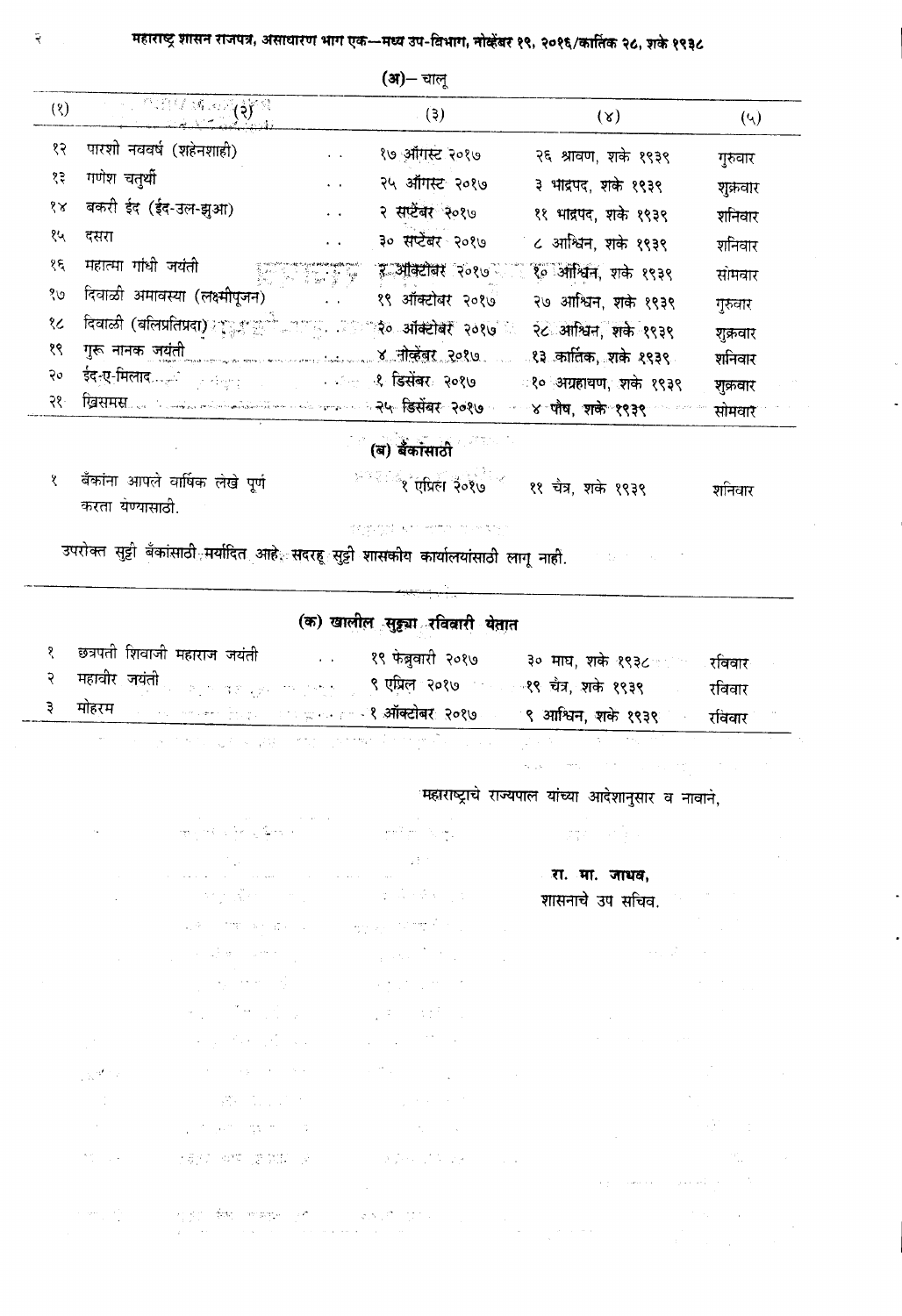क्रमांक सार्वस् १११६/प्र.क्र.१३८/२९ सामान्य प्रशासन विभाग मादाम कामा मार्ग, हुतात्मा राजगुरू चौक, मंत्रालय, मुंबई ४०० ०३२, दिनांक १८ नोव्हेंबर २०१६.

प्रति.

राज्यपाल यांचे सचिव, राज्यपाल यांचे परिवार प्रबंधक, मुख्यमंत्री यांचे प्रधान सचिव, मंत्रालय, मुंबई सर्व मंत्री/राज्यमंत्री यांचे खाजगो सचिव/स्वीय सहायक, मुख्य सचिव, सामान्य प्रशासन विभाग, मंत्रालय, मुंबई मंत्रालयीन विभागांतील सर्व अपर मुख्य सचिव, प्रधान सचिव व सचिव, सर्व मंत्रालयीन विभाग, मंत्रालय, मुंबई, \* महाप्रबंधक, उच्च न्यायालय,मुंबई, \* प्राथोनोटरी व सिनियर मास्टर, मूळ शाखा, उच्च न्यायालय, मुंबई, \* प्रबंधक, अपील शाखा, उच्च न्यायालय, मुंबई, \* सचिव, महाराष्ट्र लोकसेवा आयोग, मुंबई, \* सचिव, महाराष्ट्र विधानमंडळ सचिवालय, मुंबई/नागपूर, \* प्रबंधक, लोक आयुक्त व उप लोक आयुक्त यांचे कार्यालय, मुंबई, सर्व विभागीय आयुक्त, सर्व जिल्हाधिकारी, सर्व जिल्हा परिषदांचे मुख्य कार्यकारी अधिकारी, मंत्रालयाच्या निरनिराळया विभागांखालील सर्व विभाग प्रमुख/कार्यालय प्रमुख, महालेखापाल, लेखा व अनुज्ञेयता, महाराष्ट्र-१, मुंबई, महालेखापाल, लेखा व अनुज्ञेयता, महाराष्ट्र-२, नागपूर, महालेखापाल, लेखापरीक्षा, महाराष्ट्र-१, मुंबई, महालेखापाल, लेखापरीक्षा, महाराष्ट-२, नागपूर उप महालेखापाल, भविष्यनिर्वाह निधी कक्ष, मुंबई, अधिदान व लेखा अधिकारी, मुंबई, निवासी लेखापरीक्षा अधिकारी, मुंबई, \* मुख्य लेखापाल, रिझर्व्ह बँक ऑफ इंडिया, मुंबई, \*व्यवस्थापक, रिझर्व्ह बँक ऑफ इंडिया, मुंबई, \*सचिव, मुंबई पोर्ट ट्रस्ट, मुंबई, आयुक्त, सर्व महानगरपालिका, \* सर्व राज्यांचे मुख्य सचिव, \* भारत सरकारची सर्व मंत्रालये, नवी दिल्ली, \* महाव्यवस्थापक, मध्य रेल्वे, छत्रपती शिवाजी टर्मिनस, मुंबई, \* महाव्यवस्थापक, पश्चिम रेल्वे, चर्चगेट, मुंबई, \* समाहारक, सीमा शुल्क, मुंबई, \* आयकर आयुक्त, मुंबई, \* समाहारक, केंद्रीय उत्पादन शुल्क, मुंबई, \* प्रादेशिक पारपत्र अधिकारी, वरळी, मुंबई, \* विशेष आयुक्त, महाराष्ट्र सदन, नवी दिल्ली, \* संचालक, महाराष्ट्र परिचय केंद्र, नवी दिल्ली, \* व्यवस्थापक, इंडस्ट्रियल डेव्हलपमेंट बँक ऑफ इंडिया, आय.डी.बी.आय. टॉवर, कफ परेड, मुंबई-०५ \* सचिव, भारत निवडणूक आयोग, निर्वाचन सदन, अशोका रस्ता, नवी दिल्ली ११० ००१, \* सचिव, राज्य निवडणूक आयोग, नवीन प्रशासन भवन, १ ला मजला, वीर नरीमन रोड, मुंबई, \* सचिव, इंडियन बँक्स असोसिएशन, स्टेडियम हाऊस, ६ वा मजला, वीर नरीमन रोड, मुंबई-२०, महासंचालक, माहिती व जनसंपर्क महासंचालनालय, मंत्रालय, मुंबई ४०० ०३२ (त्यांना विनंती करण्यात) येते की, त्यांनी आवश्यक ते प्रसिद्धीपत्रक

निवड नस्ती / सामान्य प्रशासन विभाग-२९

निर्गमित करावे, तसेच आकाशवाणी व दूरदर्शनद्वारे प्रसिद्धी द्यावी)

पत्राद्वारे

#### रा. मा. जाधव,

#### शासनाचे उप सचिव.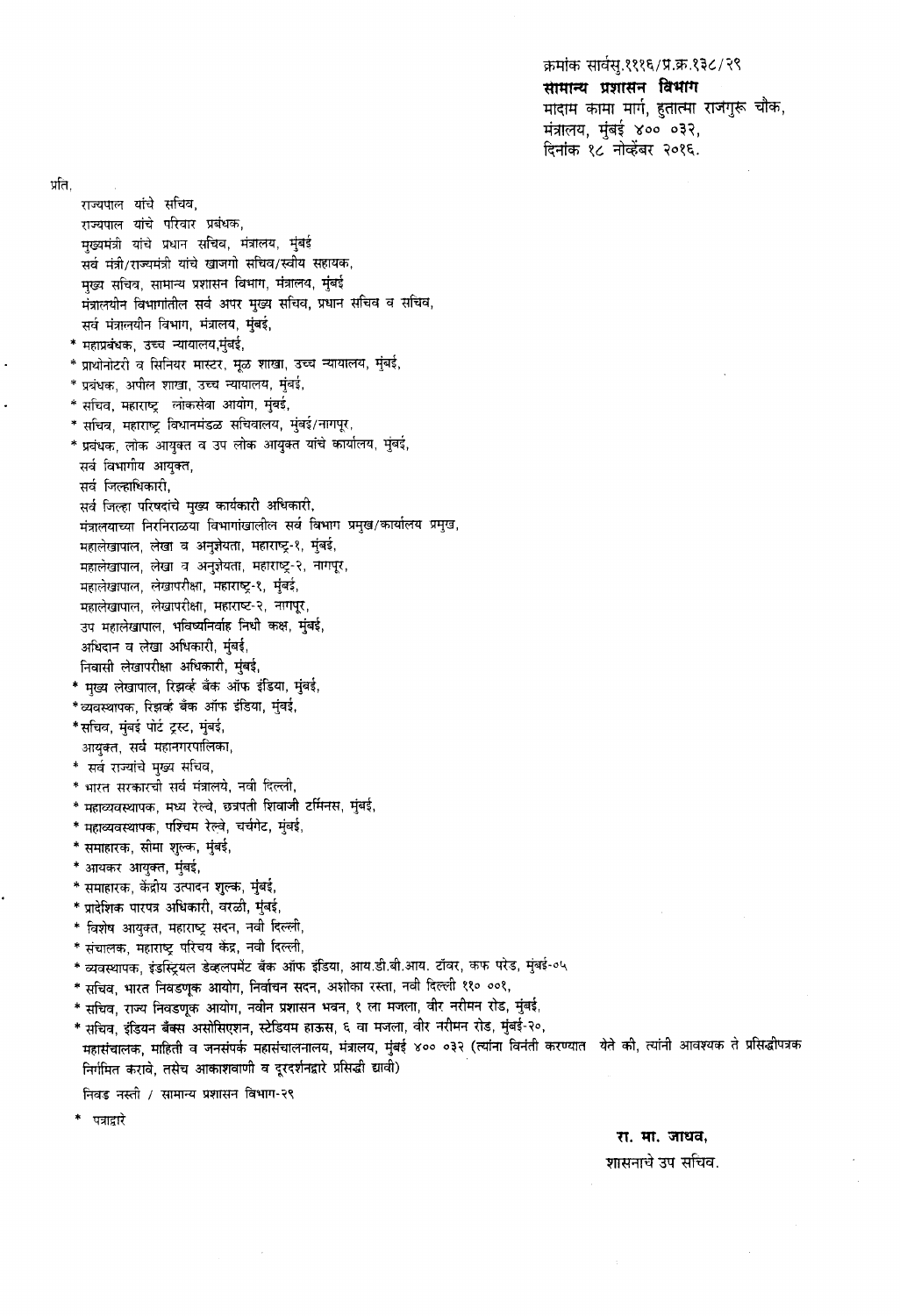#### **GENERAL ADMINISTRATION DEPARTMENT**

Madam Cama Road, Hutatma Rajguru Chowk, Mantralaya, Mumbai 400 032, dated the lSth November 2016

#### *NOTIFICATION*

#### **PUBLIC HOLIDAYS-2017.**

NEGOTIABLE INSTRUMENTS ACT, 1881.

No. PHD.1l16/C.R.13S/xxIX.-In exercise of the powers of Central Government under section 25 of the Negotiable Instruments Act, lSSl (XXVI of 18S1) entrusted to it by the Government of India, Ministry of Home Affairs *vide* its Notification No.39/1/68/JUdl-IIIIdated the Sth May 1968, the Government of Maharashtra hereby declares the following days as Public Holidays in the State of Maharashtra during the year  $2017 :=$ 

Sr. No. Holiday Date Saka Date Day (1)  $(2)$   $(3)$   $(4)$   $(5)$  $(5)$  Republic Day 26th January 2017 6 Magh, 1938 Thursday .. Mahashivratri 24th February 2017 5 Phalguna, 1938 Friday Holi (Second Day) 13th March 2017 22 Phalguna, 1938 Monday GudiPadwa 28th March 2017 7 Chaitra, 1939 Tuesday Ram Navmi 4th April 2017 14 Chaitra, 1939 Tuesday Dr. Babasaheb Ambedkar Jayanti 14th April 2017 24 Chaitra, 1939 Friday Good Friday **14th** April 2017 24 Chaitra, 1939 Friday 8 Maharashtra Din 1st May 2017 11 Vaisakha, 1939 Monday Buddha Pournima 10th May 2017 20 Vaisakha, 1939 Wednesday Ramzan Id (Id-Ul-Fitar) (Shawal-L) 26th June 2017 5 Ashadha, 1939 Monday Independence Day 15th August 2017 24 Sravana, 1939 Tuesday Parsi New Year (Shahenshahi) 17th August 2017 26 Sravana, 1939 Thrusday Ganesh Chaturthi 25th August 2017 3 Bhadra, 1939 Friday Bakri Id (ld-Ul-Zua) 2nd September 2017 11 Bhadra, 1939 Saturday Dasara 30th September 2017 S Asvina, 1939 Saturday Mahatma Gandhi Jayanti 2nd October 2017 10 Asvina, 1939 Monday Diwali Amavasaya (Laxmi Pujan) 19th October 2017 27 Asvina, 1939 Thursday Diwali (Balipratipada) 20th October 2017 28 Asvina, 1939 Friday Guru Nanak Jayanti 4th November 2017 13 Kartika, 1939 Saturday Id-E-Milad 1st December 2017 10 Agrahayana, 1939 Friday Christmas 25th December 2017 4 Pausha, 1939 Monday

(A)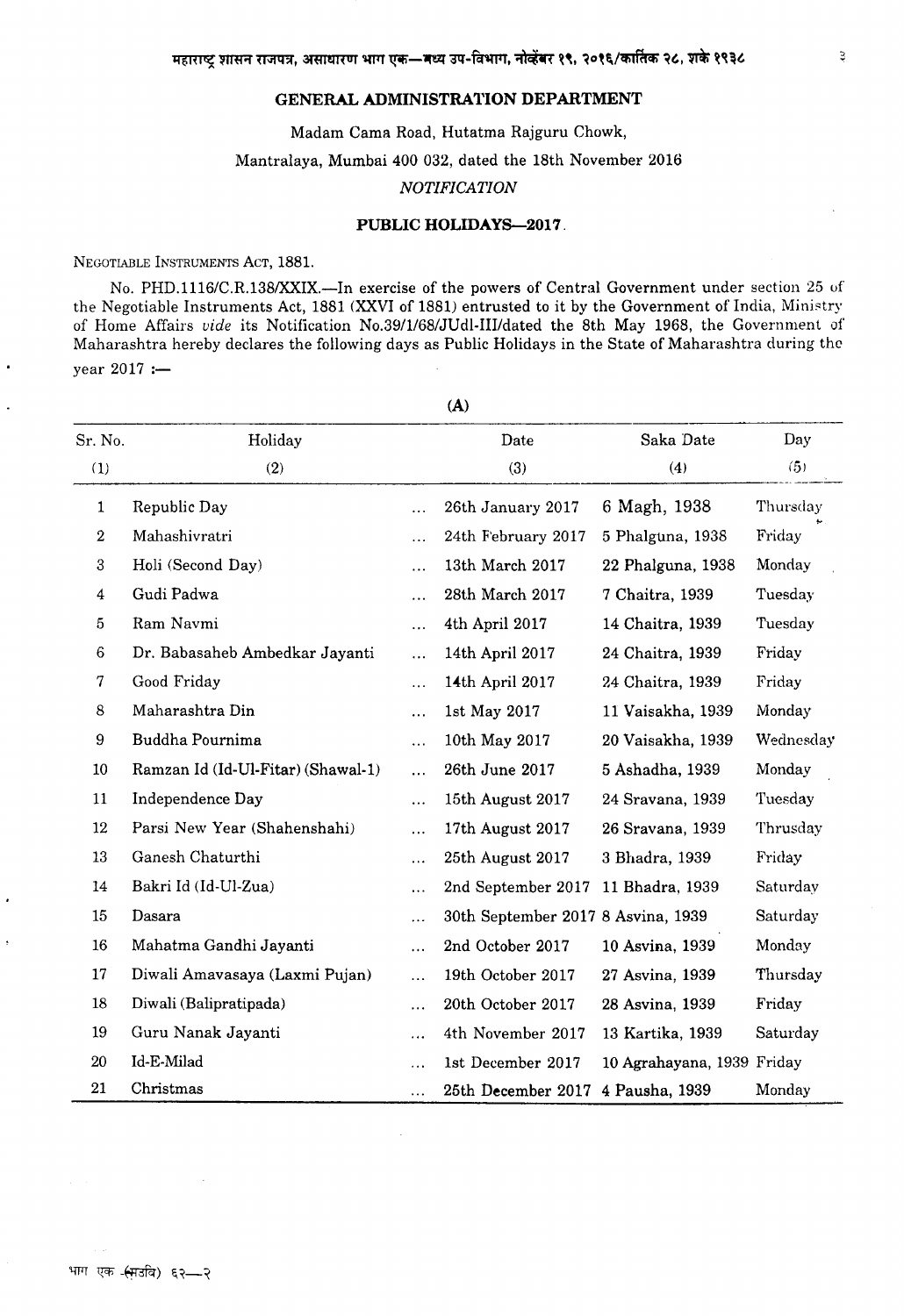महाराष्ट्र शासन राजपत्र, असायारण भाग एक—मध्य उप-विभाग, नोव्हेंबर १९, <u>२०१६/कार्तिक २८, शके</u> १९३८<br>प्रदेशिया

|                                                                                            | $(B)$ For Banks                                                                                        |
|--------------------------------------------------------------------------------------------|--------------------------------------------------------------------------------------------------------|
| To enable Banks to close their<br>second and the second is 1st April 2017 11 Chaitra, 1939 | Saturday                                                                                               |
| yearly accounts.                                                                           | sa ON and messaid of our one derivate and decay but the defect of the second                           |
|                                                                                            | Above holiday is limited for the Banks only. This holiday is not admissible to the Government Offices. |

|                                     | (C) The following Holidays falls on Sunday: |                 |  |
|-------------------------------------|---------------------------------------------|-----------------|--|
| Chhatrapati Shivaji Maharaj Javanti | $10th$ February 0017                        | $0.028 \pm 1.2$ |  |

| <b>The Contract of the Constantine Constantine Constantine Constantine Constantine Constantine Constantine Constantine Constantine Constantine Constantine Constantine Constantine Constantine Constantine Constantine Constanti</b>    |                    | 9th Ashvina, 1939 | Sunday |
|-----------------------------------------------------------------------------------------------------------------------------------------------------------------------------------------------------------------------------------------|--------------------|-------------------|--------|
| Mahavir Jayanti $_{\rm{cutoff}}$ , and the state of the set $\sim$ 40 April 2017 and the state of the state of the state of the state of the state of the state of the state of the state of the state of the state of the state of the |                    | 19 Chaitra, 1939  | Sunday |
| Umatrapati Shiyaji Maharaj Javanti                                                                                                                                                                                                      | 19th February 2017 | 30 Magh, 1939     | Sunday |

a da a garra a canadeiro metroloxía de la palacea de la canada de la palacea a canada de la canada de

¥

|                                                               | stado político                                                                                                                                                                                                                                                                                                                                                                                                                                                                                                                                                                                         | $\sim 10^{10}$ .                                                                                                                                                             |                |                                                                            |
|---------------------------------------------------------------|--------------------------------------------------------------------------------------------------------------------------------------------------------------------------------------------------------------------------------------------------------------------------------------------------------------------------------------------------------------------------------------------------------------------------------------------------------------------------------------------------------------------------------------------------------------------------------------------------------|------------------------------------------------------------------------------------------------------------------------------------------------------------------------------|----------------|----------------------------------------------------------------------------|
|                                                               | $\begin{array}{c} \mathcal{O}(\mathcal{E}) \rightarrow \mathcal{O}(\mathcal{E}) \rightarrow \mathcal{O}(\mathcal{E}) \rightarrow \mathcal{O}(\mathcal{E}) \rightarrow \mathcal{O}(\mathcal{E}) \rightarrow \mathcal{O}(\mathcal{E}) \rightarrow \mathcal{O}(\mathcal{E}) \rightarrow \mathcal{O}(\mathcal{E}) \rightarrow \mathcal{O}(\mathcal{E}) \rightarrow \mathcal{O}(\mathcal{E}) \rightarrow \mathcal{O}(\mathcal{E}) \rightarrow \mathcal{O}(\mathcal{E}) \rightarrow \mathcal{O}(\mathcal{E}) \rightarrow \mathcal{O}(\mathcal{E}) \rightarrow \mathcal{O}(\mathcal{E}) \rightarrow \mathcal$ |                                                                                                                                                                              |                | R. M. JADHAV.                                                              |
|                                                               | <b>SCOT SPECE</b>                                                                                                                                                                                                                                                                                                                                                                                                                                                                                                                                                                                      | THE PRESENTING                                                                                                                                                               |                | Deputy Secretary to Government.                                            |
| $\mathbb{R}^n \times \mathbb{R}^n$                            | <b>Police Sanger STAR 在 《 14 公司 15 公司 15 公司</b>                                                                                                                                                                                                                                                                                                                                                                                                                                                                                                                                                        |                                                                                                                                                                              |                |                                                                            |
| $\omega_{\rm c} = 4.7$                                        | P. W. Leangarett & Co. C. Ket the energy Right                                                                                                                                                                                                                                                                                                                                                                                                                                                                                                                                                         |                                                                                                                                                                              |                |                                                                            |
| $\frac{1}{2}$ , $\frac{1}{2}$ , $\frac{1}{2}$                 | $\label{eq:R1} \mathcal{L}^{\text{M}}_{\text{M}}\left(\mathcal{F}^{\text{M}}_{\text{M}}\right)=\mathcal{L}^{\text{M}}_{\text{M}}\left(\mathcal{H}^{\text{M}}_{\text{M}}\right)$                                                                                                                                                                                                                                                                                                                                                                                                                        | (人名西克拉克                                                                                                                                                                      |                |                                                                            |
| $\mathcal{L}^{\text{max}}$                                    |                                                                                                                                                                                                                                                                                                                                                                                                                                                                                                                                                                                                        | (整度)通信标准过滤机 (1) The Conference                                                                                                                                               |                |                                                                            |
| a de la                                                       | (新闻)和全部的                                                                                                                                                                                                                                                                                                                                                                                                                                                                                                                                                                                               | (四) 的复数形式 化乙酸                                                                                                                                                                |                |                                                                            |
| $\mathcal{A}^{\mathcal{A}}$                                   | (四边的 ), 在四天的 (5)                                                                                                                                                                                                                                                                                                                                                                                                                                                                                                                                                                                       | $\label{eq:2.1} \mathcal{L}(\mathcal{L}) = \mathcal{L}(\mathcal{L}) \mathcal{L}(\mathcal{L}) = \mathcal{L}(\mathcal{L}) \mathcal{L}(\mathcal{L}) = \mathcal{L}(\mathcal{L})$ |                |                                                                            |
| $\mu_{\rm{max}}=0.01$ , where $\mu$                           | SSRT L AkkenN (1)                                                                                                                                                                                                                                                                                                                                                                                                                                                                                                                                                                                      | (1) 医原子组织 法规程序                                                                                                                                                               |                |                                                                            |
| ang taon na                                                   | <sup>est a</sup> sixesci 90                                                                                                                                                                                                                                                                                                                                                                                                                                                                                                                                                                            | (一) 第142 世纪之前的                                                                                                                                                               |                | $\frac{1}{2}$ , we have the first state of the $\mathcal{O}(\mathbb{R}^2)$ |
| a galan ng Pr                                                 | <b>1001 / 经信用法</b>                                                                                                                                                                                                                                                                                                                                                                                                                                                                                                                                                                                     | 不能的 医心理病                                                                                                                                                                     |                |                                                                            |
| $\mathcal{L}_{\mathcal{A}}$ , and $\mathcal{L}_{\mathcal{A}}$ | 2005年6月22日                                                                                                                                                                                                                                                                                                                                                                                                                                                                                                                                                                                             | <b>STEED SERVICE 200</b>                                                                                                                                                     |                |                                                                            |
| $1 - 1 - 1 = 1$                                               | Some engineering PRO                                                                                                                                                                                                                                                                                                                                                                                                                                                                                                                                                                                   | <b>STANDARD BOY</b>                                                                                                                                                          |                |                                                                            |
|                                                               |                                                                                                                                                                                                                                                                                                                                                                                                                                                                                                                                                                                                        | 「材料」とは最終も、「くびある取り合成し」                                                                                                                                                        |                |                                                                            |
|                                                               |                                                                                                                                                                                                                                                                                                                                                                                                                                                                                                                                                                                                        | 建筑 三层标准相同的现在分词 经可分开                                                                                                                                                          |                | Search C                                                                   |
| $\mathbb{Z}_2^{\times}$ , where $\mathbb{Z}_2^{\times}$       | (1) 以下转向,可以为着深色,可以为此可以注意。                                                                                                                                                                                                                                                                                                                                                                                                                                                                                                                                                                              |                                                                                                                                                                              |                |                                                                            |
| $\mathcal{A}=\mathcal{A}(\mathcal{I})$ .                      | 2. 中国人民政府                                                                                                                                                                                                                                                                                                                                                                                                                                                                                                                                                                                              | (2) 化三氧四氧氧化作                                                                                                                                                                 |                | and the state of the                                                       |
| $\sim 10^{10}$ m $^{-1}$                                      | VARY Express To                                                                                                                                                                                                                                                                                                                                                                                                                                                                                                                                                                                        | $\mathcal{L}^{\mathcal{L}}$ , where $\mathcal{L}^{\mathcal{L}}$ and $\mathcal{L}^{\mathcal{L}}$ are $\mathcal{L}^{\mathcal{L}}$ . In the set of $\mathcal{L}^{\mathcal{L}}$  | $\mathbb{R}^2$ | THE APROVACE TO SERVE THE TABLE                                            |
| $\sim$ $\sim$                                                 |                                                                                                                                                                                                                                                                                                                                                                                                                                                                                                                                                                                                        | 金融 海绵之后, 一定一般, 一定是                                                                                                                                                           |                |                                                                            |
| $\mathcal{L}_{\rm eff}$                                       |                                                                                                                                                                                                                                                                                                                                                                                                                                                                                                                                                                                                        | 经通过的过去式和过去分词 医无线性 医耳状动脉                                                                                                                                                      |                |                                                                            |
|                                                               | and the state of the state of the state of the state of the state of the state of the state of the state of the                                                                                                                                                                                                                                                                                                                                                                                                                                                                                        |                                                                                                                                                                              |                |                                                                            |
|                                                               | $\mathbb{C}^{n+1}$ and $\mathbb{C}^{n+1}$ . The set of $\mathbb{C}^{n+1}$ and $\mathbb{C}^{n+1}$ and $\mathbb{C}^{n+1}$                                                                                                                                                                                                                                                                                                                                                                                                                                                                                |                                                                                                                                                                              |                |                                                                            |

 $\sim$ 

 $\sim$   $\sim$ 

 $\bar{\beta}$ 

 $\bar{\mathbf{a}}$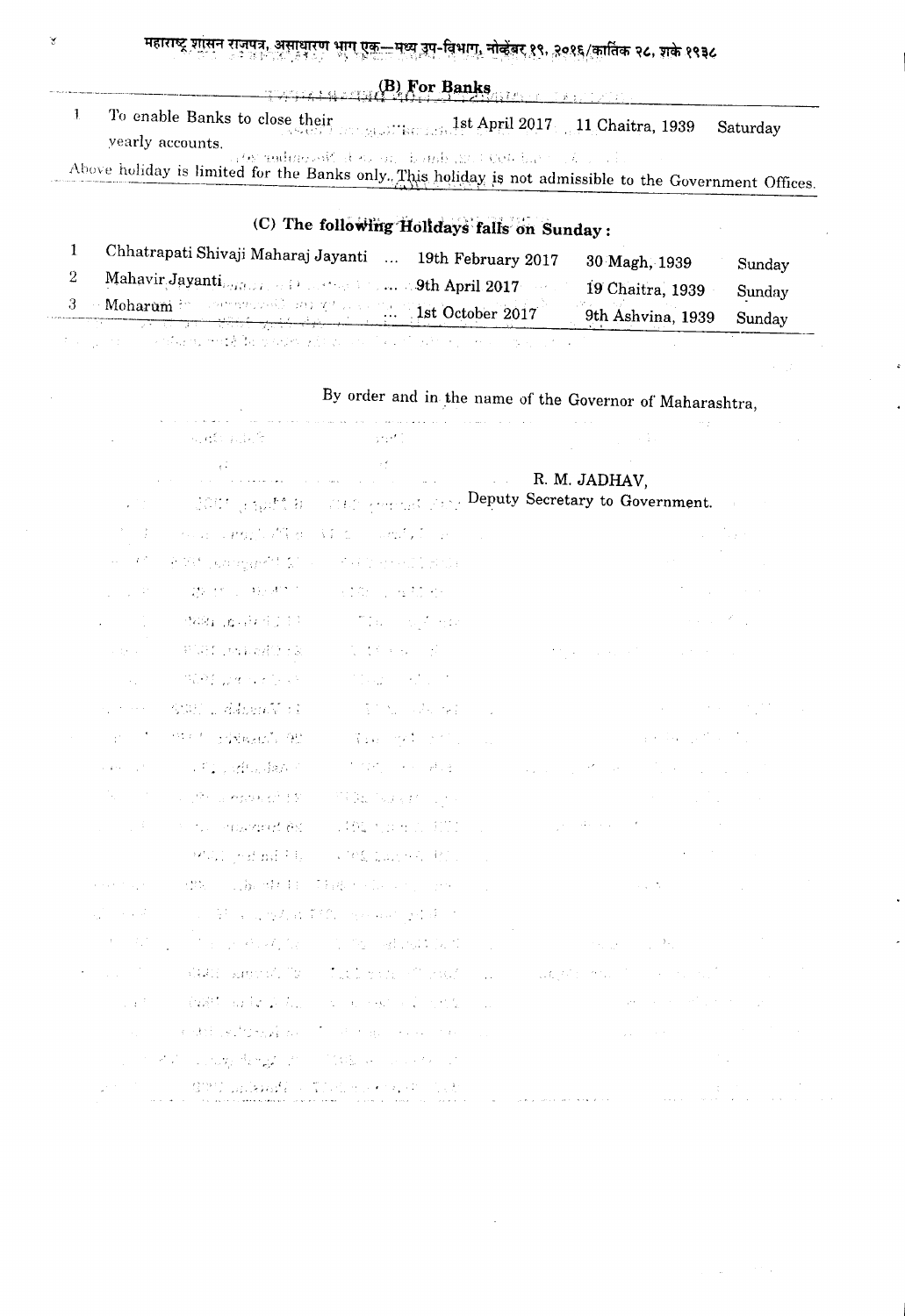No.PHD.1116/C.R.138/XXIX GENERAL ADMINISTRATION DEPARTMENT Hutatma Rajguru Chowk, Madam Cama Road, Mantralaya, Mumbai 400 032, Dated 18th November 2016.

To,

Secretary to the Governor, The Comptroller, Governor's Household, Mumbai, The Secretary to the Chief Minister, Mantralaya, Mumbai, The Private SecretarieslPersonal Assistants to all Ministers / Ministers of State, The Chief Secretary, General Administration Department, Mantralaya, Mumbai, All Additional Chief Secretaries, Principal Secretaries and Secretaries to Government of Maharashtra, All Departments of Mantralaya, \*The Registrar General, High Court, Mumbai, \*The Prothonotary and Senior Master, Original Side, High Court, Murnbai, \*The Registrar, High Court, Appellate Side, Mumbai, "The Secretary, Maharashtra Public Service Commission, Mumbai, \*The Secretary, Maharashtra Legislature Secretariat, Mumbai / Nagpur, \*The Registrar, Office of the Lokayukta and Upa-Lokayukta, Mumbai, All Divisional Commissioners, All Collectors, All Chief Executive Officer of Zilla Parishads, Head of the Department / Head of the Office under all Departments of Mantralaya, The Accountant General, Accounts and Entitlement, Maharashtra-I, Mumbai, The Accountant General, Accounts and Entitlement, Maharashtra-II, Nagpur, The Accountant General, Audit, Maharashtra-I, Mumbai, The Accountant General, Audit, Maharashtra-II, Nagpur. \*Deputy Accountant General, Provident Fund Branch, Mumbai, The Pay and Accounts Officer, Mumbai, The Resident Audit Officer, Mumbai, \*The Chief Accountant, Reserve Bank of India, Mumbai, \*The Manager, Reserve Bank of India, Mumbai, \*The Secretary, Mumbai Port Trust, All Municipal Commissioners, \*The Chief Secretaries of all State Governments, \*All Ministeries of the Government of India, New Delhi, \*The General Manager, Central Railway, Chhatrapati Shivaji Terminus, Mumbai, \*The General Manager, Western Railway, Churchgate, Mumbai, \*The Collector of the Customs, Mumbai, \*The Commissioner of Income Tax, Mumbai, \*The Collector of Central Excise, Mumbai, \*The Regional Passport Officer, Worli, Mumbai, \*The Special Commissioner, Maharashtra Sadan, New Delhi / Director, Maharashtra Information Centre. New Delhi, \*The Manager, Industrial Development Bank of India, I.D.B.I.Tower, Cuffe Parade, Colaba, Mumbai 400 005, \*The Secretary, Election Commission of India, Nirvachan Sadan, Ashoka Road, New Delhi l10 001, \*The Secretary, State Election Commission, New Administrative Building, Mumbai 400 032, \*The Secretary, Indian Banks Association, Stadium House, 6th Floor, Veer Nariman Road, Mumbai 400 020, \*The Director General of Information and Public Relations, Mumbai (with a request to give wide publicity by issuing a Press Note as also through TV and Radio.) Select File, General Administration Department, Desk-XXIX. \* By letter

> R. M. JADHAV, Deputy Secretary to Government.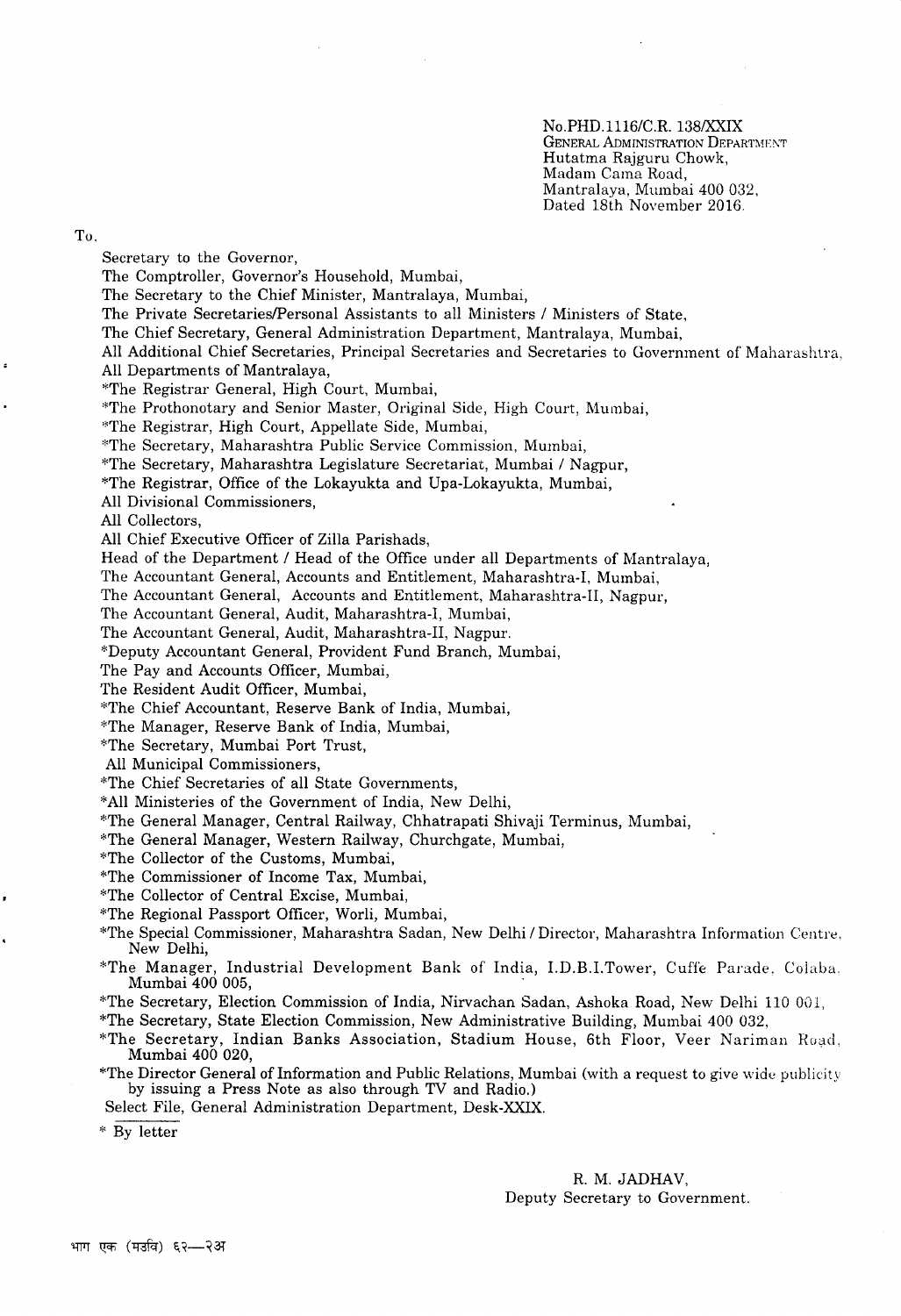## सामान्य प्रशासन विभाग

मादाम कामा मार्ग, हुतात्मा राजगुरू चौक, मंत्रालय, मुंबई ४०० ०३२, दिनांक १८ नोव्हेंबर २०१६.

## अधिसूचना

क्रमांक सार्वसु. १११६/प्र.क्र. १३८/२९.— परक्राम्य संलेख अधिनियम, १८८१ खाली राज्य शासनाने सन २०१७ सालासाठी राज्य शासकीय कार्यालयांना एकूण २१ सार्वजनिक सुट्ट्या जाहीर केल्या आहेत.

२. राज्य शासनाने आता खालील अतिरिक्त सुट्ट्या राज्य शासकीय, निमशासकीय कार्यालये, संघटना, शासनाचे उपक्रम) तसेच राज्य शासनाच्या प्रशासकीय विभागांच्या नियंत्रणाखालील कार्यालये यांच्यासाठी जाहीर करण्याचा निर्णय घेतला आहे :—

| अ.क्र. | सुट्टीचा दिवस | इंग्रजी तारीख | भारतीय सौर दिनांक                     | वार    |
|--------|---------------|---------------|---------------------------------------|--------|
| (8)    | 15)           | ( ဒ)          | ( X )                                 | (५)    |
|        | भाऊबोज        |               | २१ ऑक्टोबर २०१७ - २९ आश्विन, शके १९३९ | शनिवार |

 $\ddot{\phantom{a}}$ 

 $\mathcal{P}^{\mathbb{R}}$ 

 $\ddot{\phantom{a}}$ 

महाराष्ट्राचे राज्यपाल यांच्या आदेशानुसार व नावाने,

## रा. मा. जाधव, शासनाचे उप सचिव.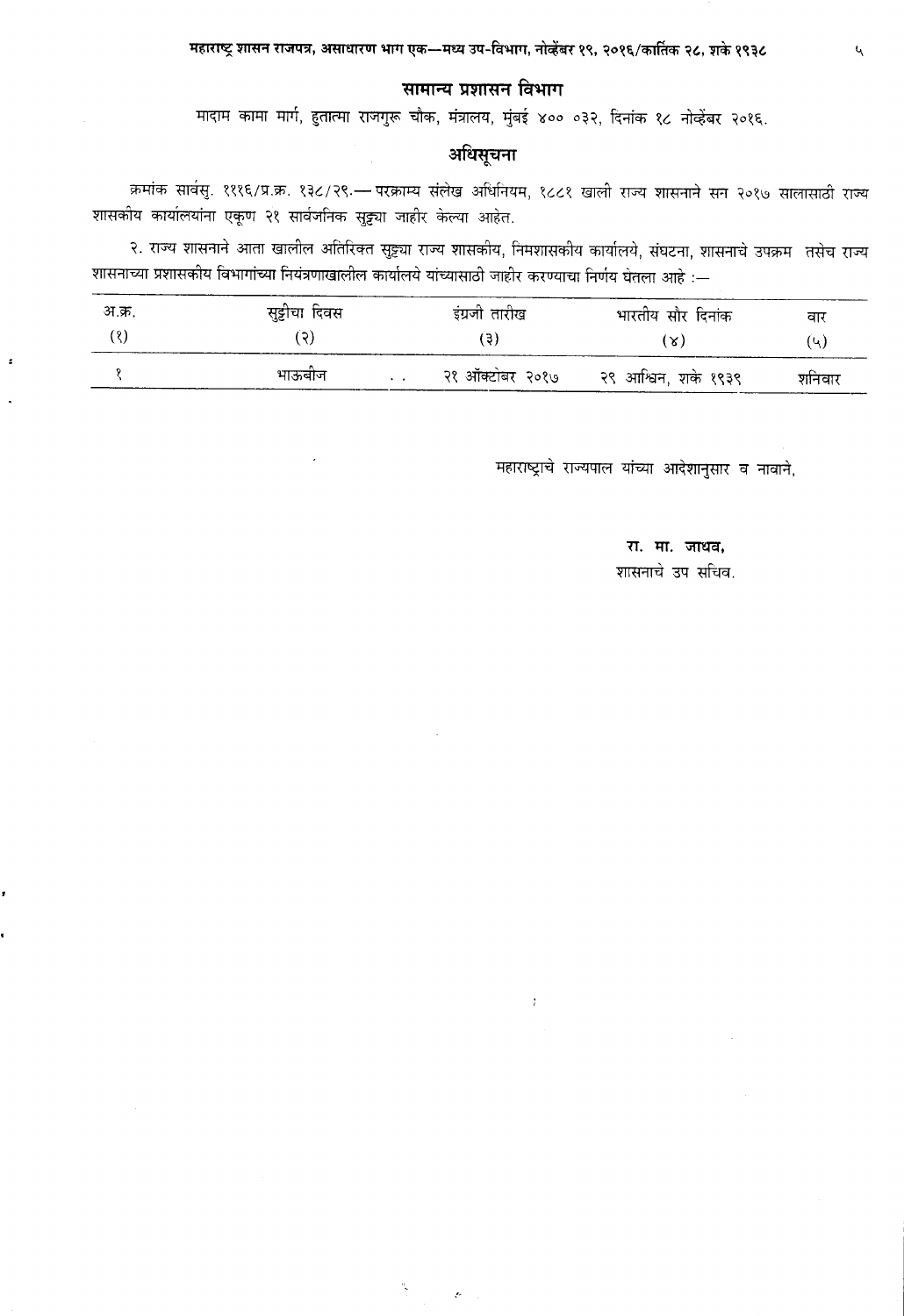क्रमांक सार्वसु. १११६/प्र.क्र. १३८/२९ सामान्य प्रशासन विभाग मादाम कामा मार्ग, हुतात्मा राजगुरू चौक,  $\overline{r}$ मंत्रालय, मुंबई ४०० ०३२, दिनांक १८ नोव्हेंबर २०१६.

र्प्रांत,

राज्यपाल यांचे सचिव, राज्यपाल यांचे परिवार प्रबंधक, मुख्यमंत्री यांचे प्रधान सचिव,मंत्रालय, मुंबई सर्व मंत्री/राज्यमंत्री यांचे खाजगी सचिव/स्वीय सहायक, मुख्य सचिव, सामान्य प्रशासन विभाग, मंत्रालय, मुंबई ४०० ०३२, मंत्रालयीन विभागांतील सर्व अपर मुख्य सचिव, प्रधान सचिव व सचिव, सर्व मंत्रालयीन विभाग, मंत्रालय, मुंबई \* महाप्रबंधक, उच्च न्यायालय, मुंबई \* प्रोथोनोटरी व सिनियर मास्टर, मूळ शाखा, उच्च न्यायालय,मुंबई  $^*$  प्रबंधक, अपील शाखा, उच्च न्यायालय, मुंबई, \* सचिव, महाराष्ट्र लोकसेवा आयोग, मुंबई. \* सचिव, महाराष्ट्र विधानमंडळ सचिवालय, मुंबई/नागपूर, \* प्रबंधक, लोक आयुक्त, व उप लोक आयुक्त, यांचे कार्यालय, मुंबई, सर्व विभागीय आयुक्त, सर्व जिल्हाधिकारी, सर्व जिल्हा परिषदांचे मुख्य कार्यकारी अधिकारी, मंत्रालयाच्या निरनिराळ्या विभागांखालील सर्व विभाग प्रमुख/कार्यालय प्रमुख, महालंखापाल, लेखा व अनुज्ञेयता, महाराष्ट्र-१, मुंबई, महालेखापाल, लेखा व अनुज्ञेयता, महाराष्ट्र-२, नागपूर, महालेखापाल, लेखापरीक्षा, महाराष्ट्र १, मुंबई, महालेखापाल, लेखापरीक्षा, महाराष्ट्र - २, नागपूर, उप महालेखापाल, भविष्य निर्वाह निधी कक्ष, मुंबई, अधिदान व लेखा अधिकारी, मुंबई, निवासी लेखापरीक्षा अधिकारी, मुंबई, \* मुख्य लेखापाल, रिझर्व्ह बँक ऑफ इंडिया, मुंबई, \*व्यवस्थापक, रिझर्व्ह बँक ऑफ इंडिया, मुंबई, \*सचिव, मुंबई पोर्ट ट्रस्ट, मुंबई, आयुक्त, सर्व महानगरपालिका, \* सर्व राज्यांचे मुख्य सचिव, \* भारत सरकारची सर्व मंत्रालये, नवी दिल्ली, \* महाव्यवस्थापक, मध्य रेल्वे, छत्रपती शिवाजी टर्मिनस, मुंबई, \* महाव्यवस्थापक, पश्चिम रेल्वे, चर्चगेट, मुंबई, \* समाहारक, सीमा शुल्क, मुंबई, \* आयकर आयुक्त, मुंबई, \* समाहारक, केंद्रीय उत्पादन शुल्क, मुंबई, \* प्रादेशिक पारपत्र अधिकारी, वरळी, मुंबई, \* विशेष आयुक्त, महाराष्ट्र सदन, नवी दिल्ली, \* संचालक, महाराष्ट्र परिचय केंद्र, नवी दिल्ली, \* व्यवस्थापक, इंडस्ट्रियल डेव्हलपमेंट बँक ऑफ इंडिया, आय.डी.बी.आय. टॉवर, कफ परेड, मुंबई-०५ \* सचिव, भारत निवडणूक आयोग, निर्वाचन सदन, अशोका रस्ता, नवी दिल्ली ११० ००१, \* आयुक्त, राज्य निवडणूक आयोग, नवीन प्रशासन भवन, १ ला मजला, वीर नरीमन रोड, मुंबई, \* सचिव, इंडियन बँक्स असोसिएशन, स्टेडियम हाऊस, ६ वा मजला, वीर नरीमन रोड, मुंबई-२०, महासंचालक, माहिती व जनसंपर्क महासंचालनालय, मंत्रालय, मुंबई ४०० ०३२ (त्यांना विनंती करण्यात येते की, त्यांनी आवश्यक ते प्रसिद्धीपत्रक निर्गमित करावे, तसेच आकाशवाणी व दूरदर्शनद्वारे प्रसिद्धी द्यावी) निवड नस्ती / सामान्य प्रशासन विभाग-२९

\* --पत्राद्वारे --

रा. मा. जाधव,

शासनाचे उप सचिव.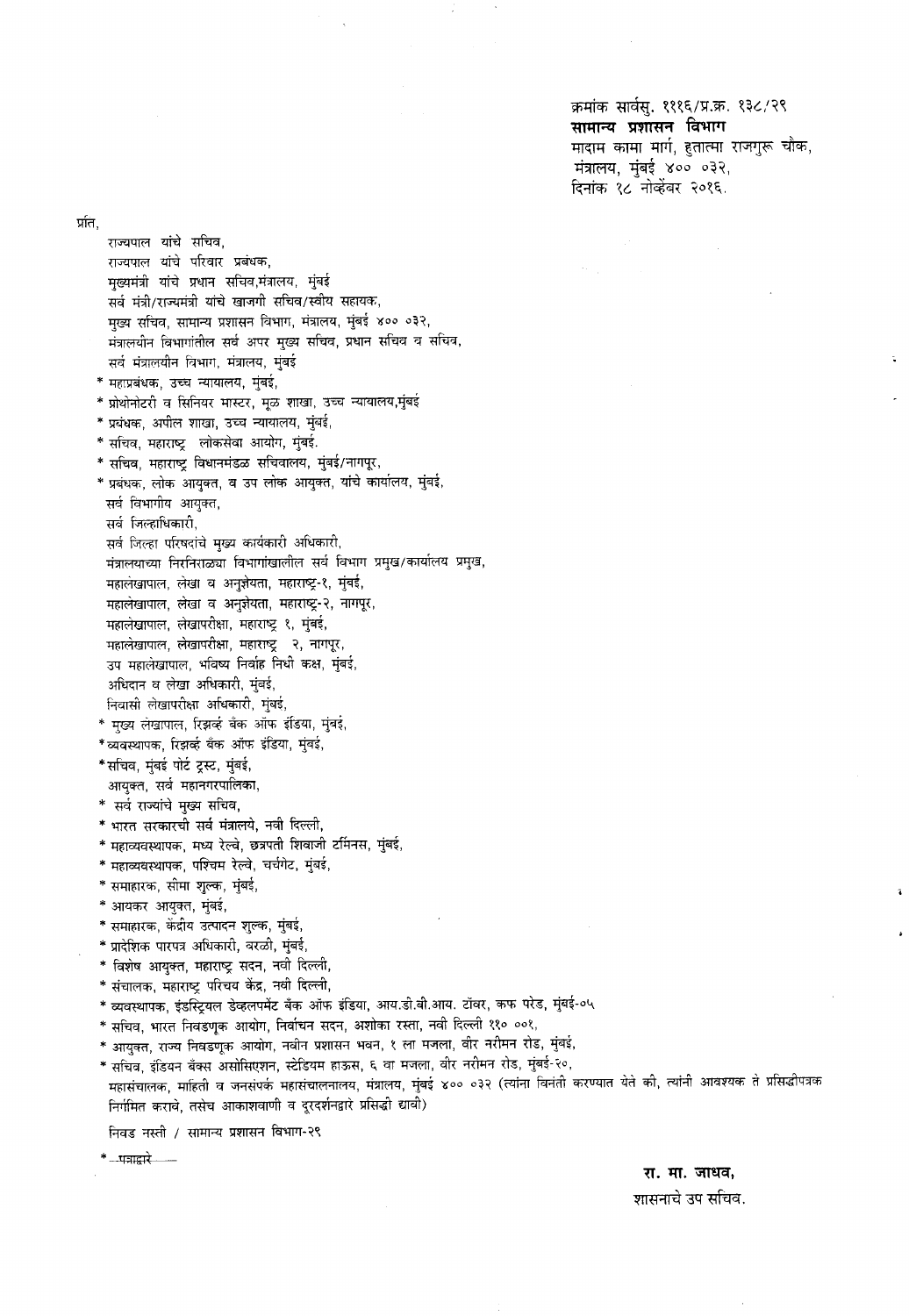### **GENERAL ADMINISTRATION DEPARTMENT**

Hutatma Rajguru Chowk, Madam Cama Road,

Mantralaya, Mumbai 400 032, dated the18th November 2016

#### $NOTIFICATION$

No. PHD. 1116/CR-138/XXIX.-The Government of Maharashtra has already notified 21 Public Holidays under Negotiable Instruments Act,1881 for the year 2017.

2 The State Government has now decided to declare following additional holiday under its Administrative Power for the offices of the State Government / Semi-Government Organisations/ State Public Sector Undertakings and any other Organisations under the control of the administrative departments of the State Government.

| Sr. No. | Holiday  | Date                                        | Saka Date | $\mathbf{D}_{\rm av}$ |
|---------|----------|---------------------------------------------|-----------|-----------------------|
|         | (2)      | (3)                                         | (4)       | (5)                   |
|         | Bhaubeej | 21st October 2017 29 Ashvina, 1939 Saturday |           |                       |

By order and in the name of the Governor of Maharashtra,

R. M. JADHAV, Deputy Secretary to Government.

ON BEHALF OF GOVERNMENT PRINTING, STATIONERY AND PUBLICATION. PRINTED AND PUBLISHED BY SHRI PARSHURAM JAGANNATH GOSAYI, PRINTED AT GOVERNMENT CENTRAL PRESS, 21-A, NETAJI SUBHASH ROAD, CHARNI ROAD, MUMBAI 400 004 AND PUBLISHED AT DrRECTORA'fE OF GOVERNMENT PRINTING, STATIONERY AND PUBLICATION, 21-A, NETAJI SUBHASH ROAD, CHARNI ROAD, MUMBAI 400 004, EDITOR : SHRI PARSHURAM JAGANNATH GOSAVI.

 $\epsilon$